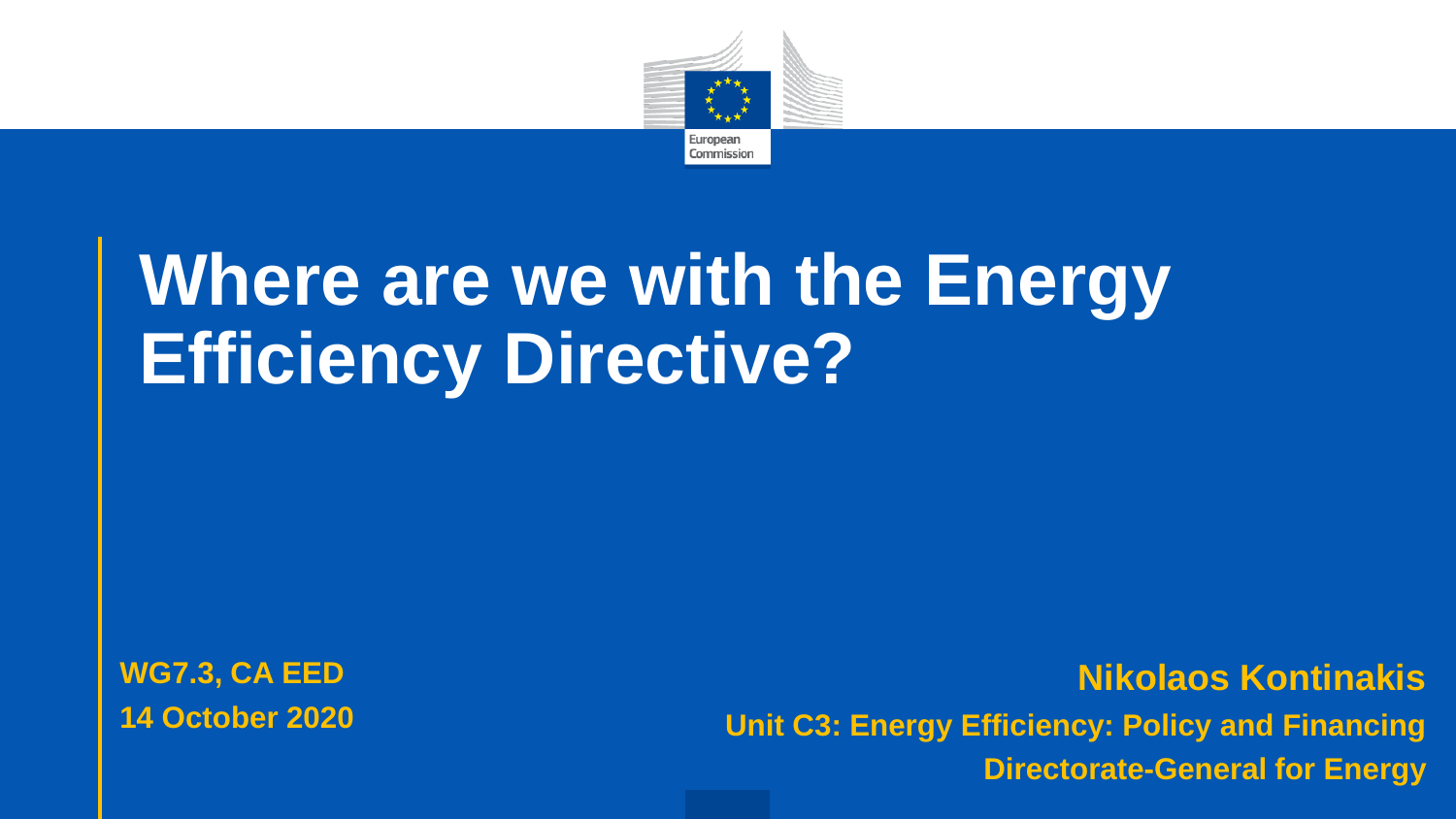### A short self-introduction

- Physicist, have worked ~15 years in energy, climate and sustainable development
- Joined EC and the EE team in September
- Areas of responsibility include:
	- **EED Articles 9-11, 12**
	- EED Articles  $19 + 24(10) +$  Annex VII
	- EED country desk for Belgium, Greece and **Malta**
	- Interlinks of ICT with energy efficiency



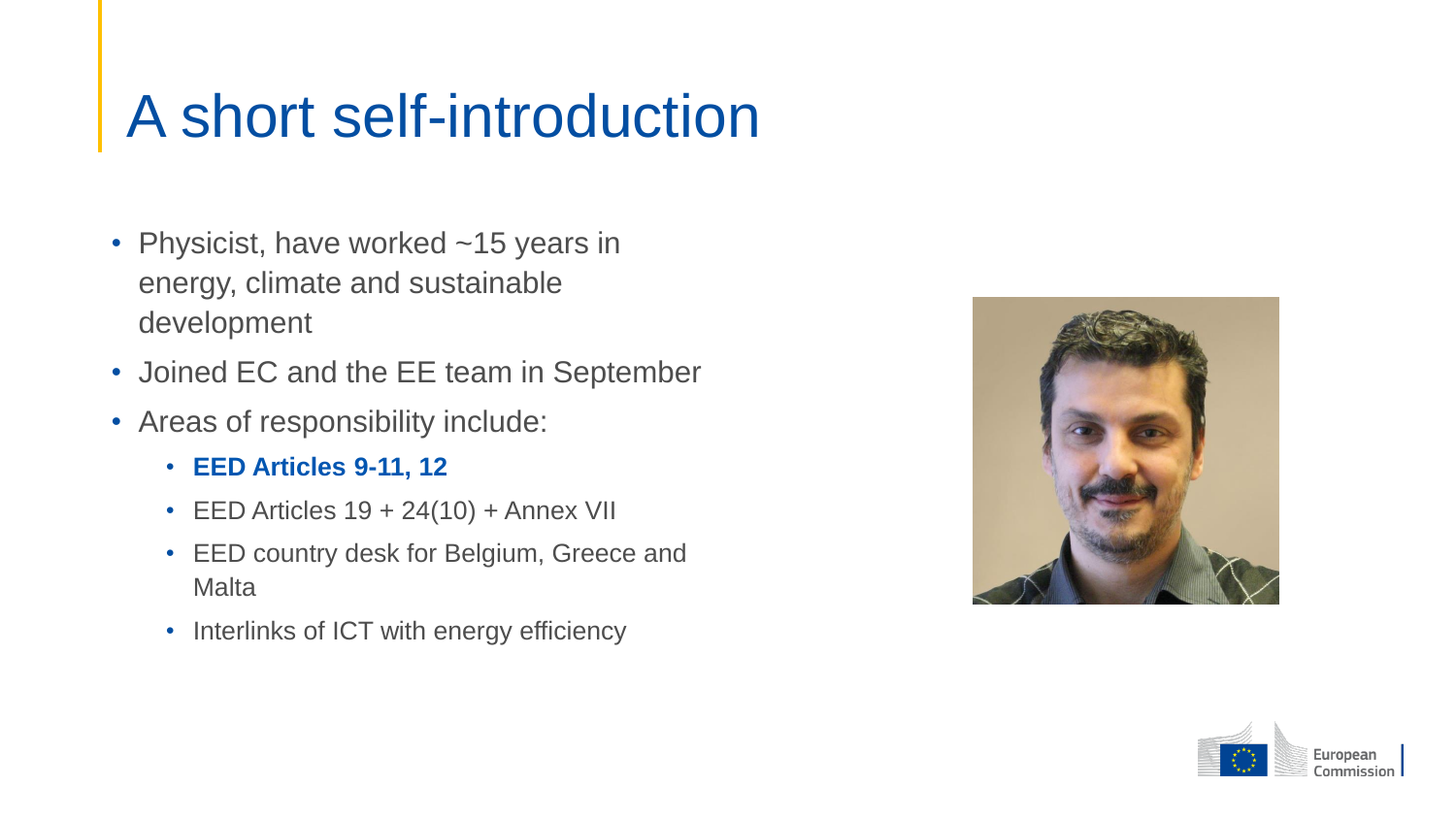# The legislative context

- The Communication on the European Green Deal was published in December 2019
	- Commitment to "review and propose to revise, where necessary, the relevant energy legislation by June 2021"… EED included
- To set into legislation the political ambition of being the world's first climate neutral continent by 2050, the Commission proposed the 'European Climate Law'
- The Climate Target Plan published on 17 September 2020 puts forward an emissions reduction target of at least 55%
	- To achieve the 55% target, there is a need to significantly step up energy efficiency efforts... estimated at 36-37% for final energy consumption and 39%-41% for primary energy consumption
- The 'Renovation Wave' to be announced in the next days

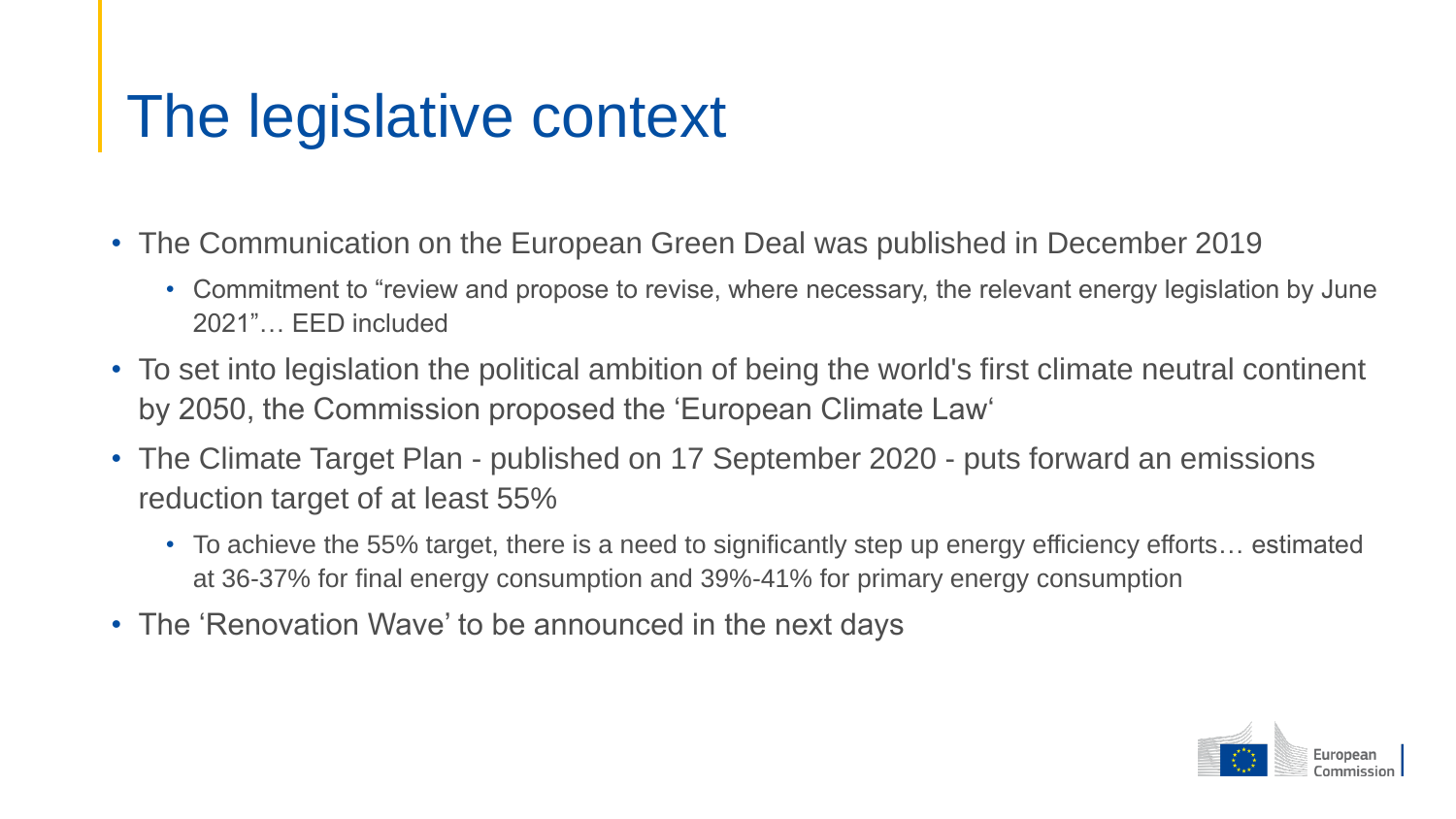### The strategic context

- The 'EU-wide impact of Member State National Energy and Climate Plans (NECPs) for 2021-2030' - published on 17 September 2020 - considered the cumulative impact of the different elements foreseen in the NECPs
	- *A cumulative [gap compared to the Union's 2030 target of at least 32.5%, which still stands at 2.8 percentage points for primary energy consumption and at 3.1 percentage points for final energy consumption]*, COM(2020) 564 final
- Almost half of the Member States have submitted their 2020 Long Term Renovation Strategy
- Member States are currently compiling their 'Recovery and Resilience Plans':
	- *[Member States should explain to what extent the plan will contribute to achieving climate neutrality and the 2030 energy and climate targets entailed in the National Energy and Climate Plans (and updates thereof). They should also explain how it respects the 37% climate mainstreaming target]*, SWD(2020) 205 final

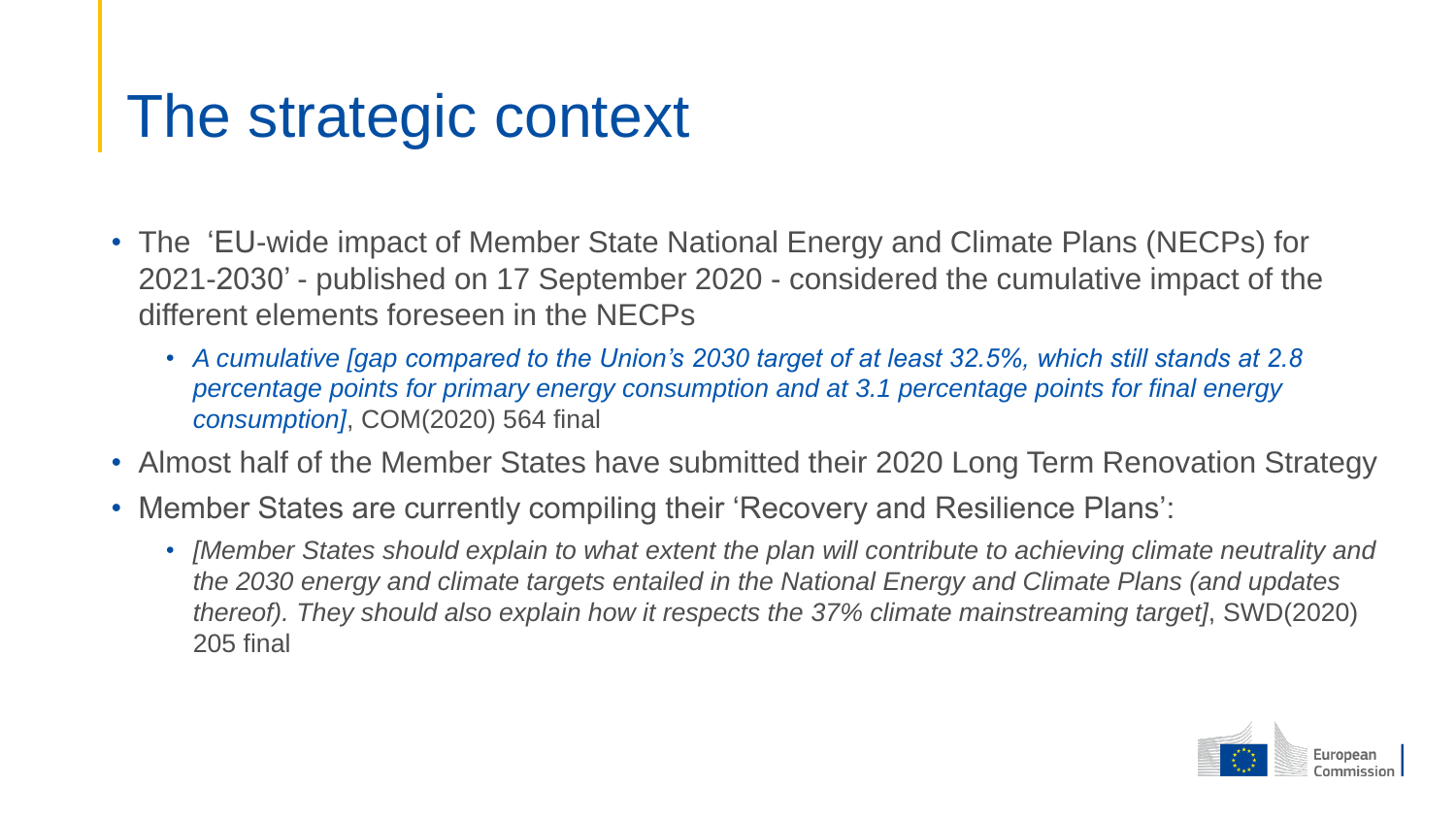# EED review and revision

- The review and possible revision were announced in the European Green Deal
	- Needs to be completed by June 2021
- The revision has been confirmed in the recent Communication on the Climate Target Plan
- EED Review process was launched on 3 August 2020
	- Stakeholders' feedback on the Roadmap/ IIA: 189 submissions (03/08 21/09)

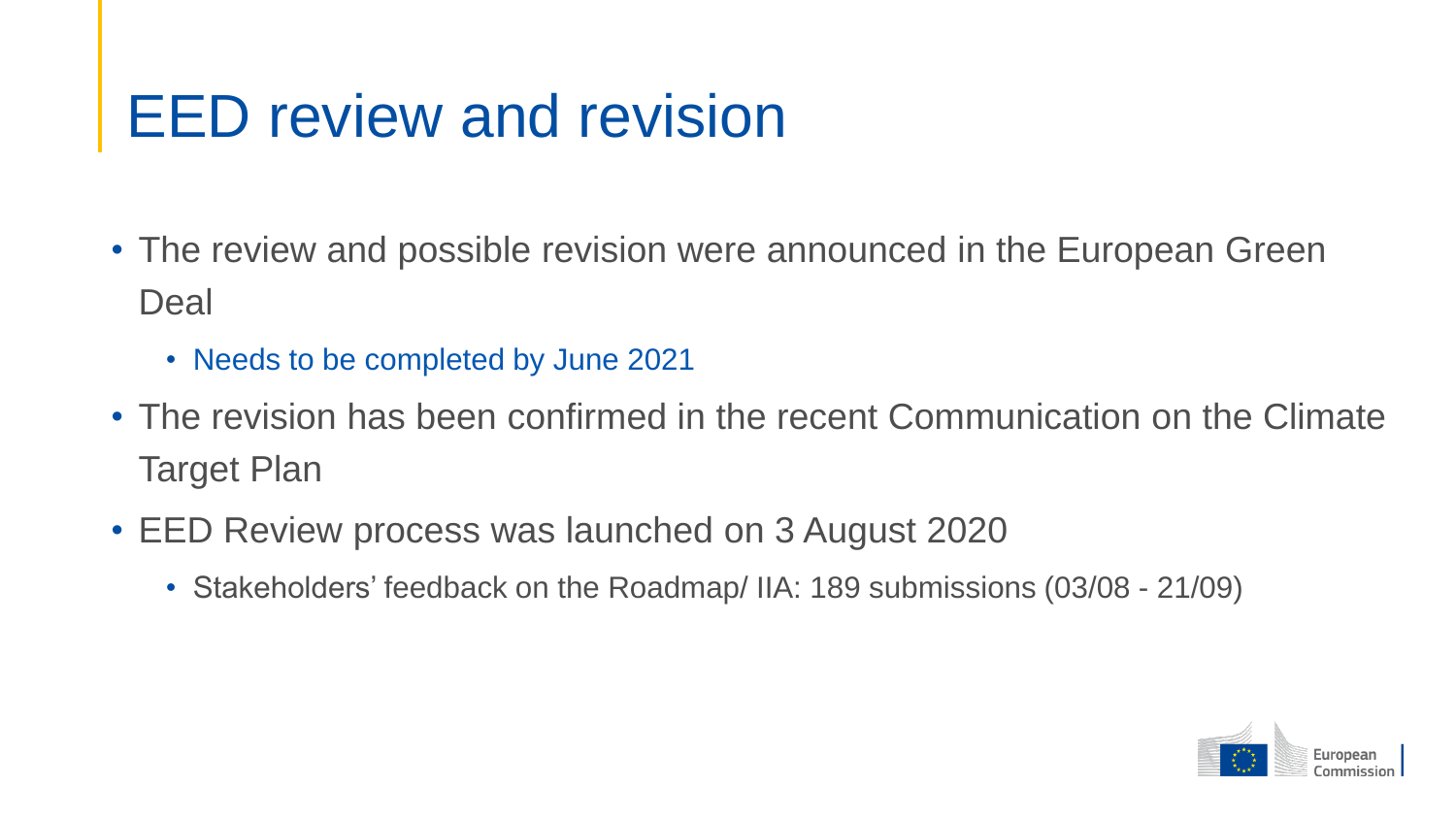# EED review and revision

- Experts' workshops in the context of the review and revision of the EED: September-November
- Open Public Consultation to open mid-November

| <b>Workshop</b>                                                                                         | <b>Date</b>      |
|---------------------------------------------------------------------------------------------------------|------------------|
| Heating and cooling (Article 14) including covering data centres                                        | 10-09-2020       |
| EE in energy transmission and distribution (Articles 15, 24)                                            | 16-09-2020       |
| <b>Financing (Article 20)</b>                                                                           | 17-09-2020       |
| Public sector & energy services (Articles 5, 6, 18)                                                     | 06-10-2020       |
| General issues and EE targets (Articles 1, 3)                                                           | 07-10-2020       |
| <b>Energy audits (Article 8)</b>                                                                        | 08-10-2020       |
| Specific sectors: transport, ICT, agriculture, water                                                    | 20-10-2020       |
| <b>Consumers (Articles 12, 19 including energy poverty)</b>                                             | 21-10-2020       |
| Qualification, accreditation and certification schemes (Article 16) and<br>energy services (Article 18) | 22-10-2020       |
| EED expert group (to discuss the findings of evaluation and preliminary<br>policy options of IA)        | <b>Nov. 2020</b> |

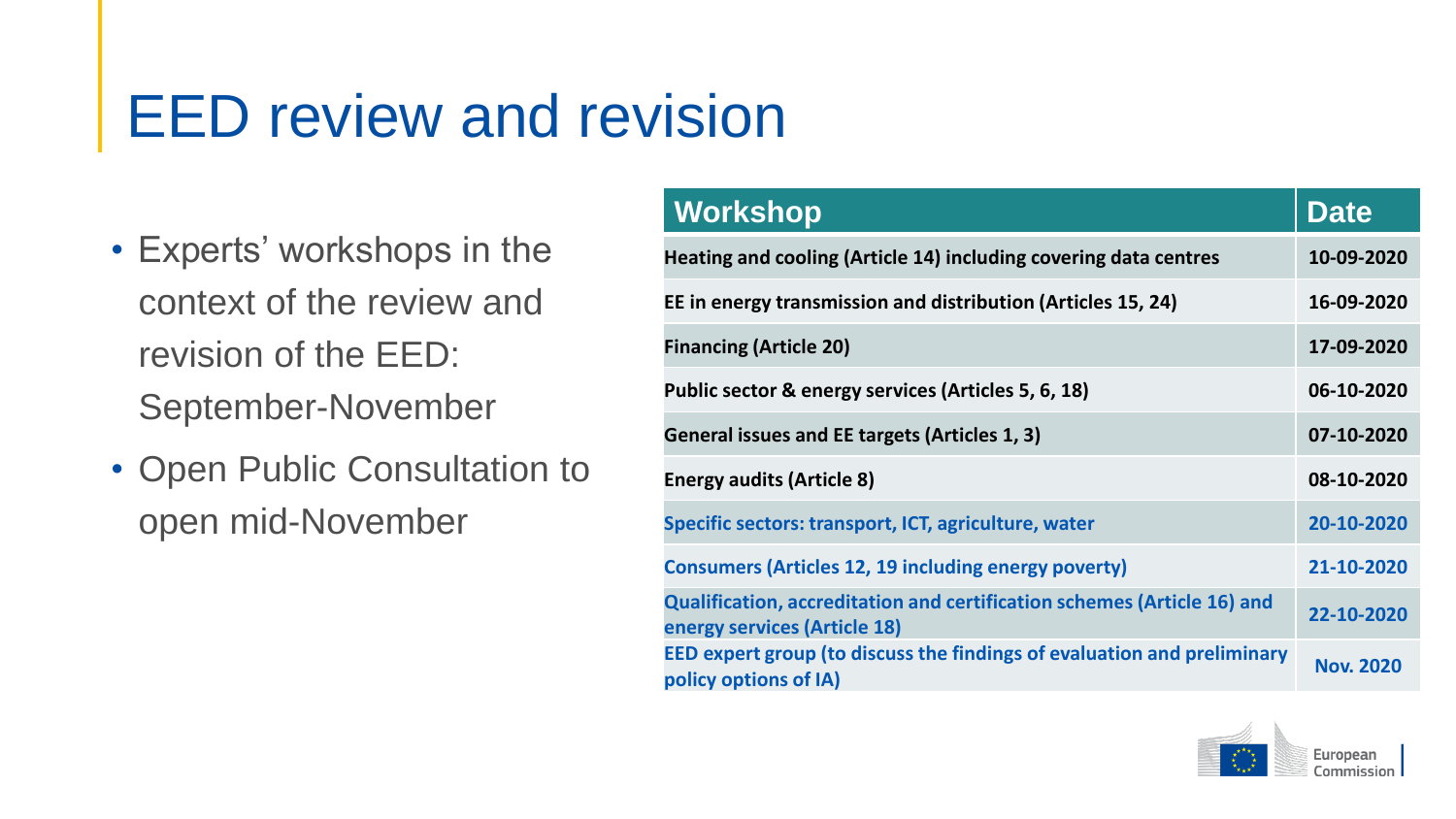### EED: Articles 9-11a, Annex VIIa

- Transposition deadline is approaching fast: **25 October**
- Still and until last week, only few Member States had communicated full or partial transposition
	- Need to wait for the deadline to expire before being able to share figures and draw safe conclusions
- …to be answered in the next months:
	- How many Member States will adopt the various forms of sub-metering or the remotely readable devices, especially for existing buildings?
	- Natural gas metering and billing to be included in the future Gas Directive(?)
	- In the current EED review and revision process, Articles 9-11 will not be reviewed but, in theory, could be revised